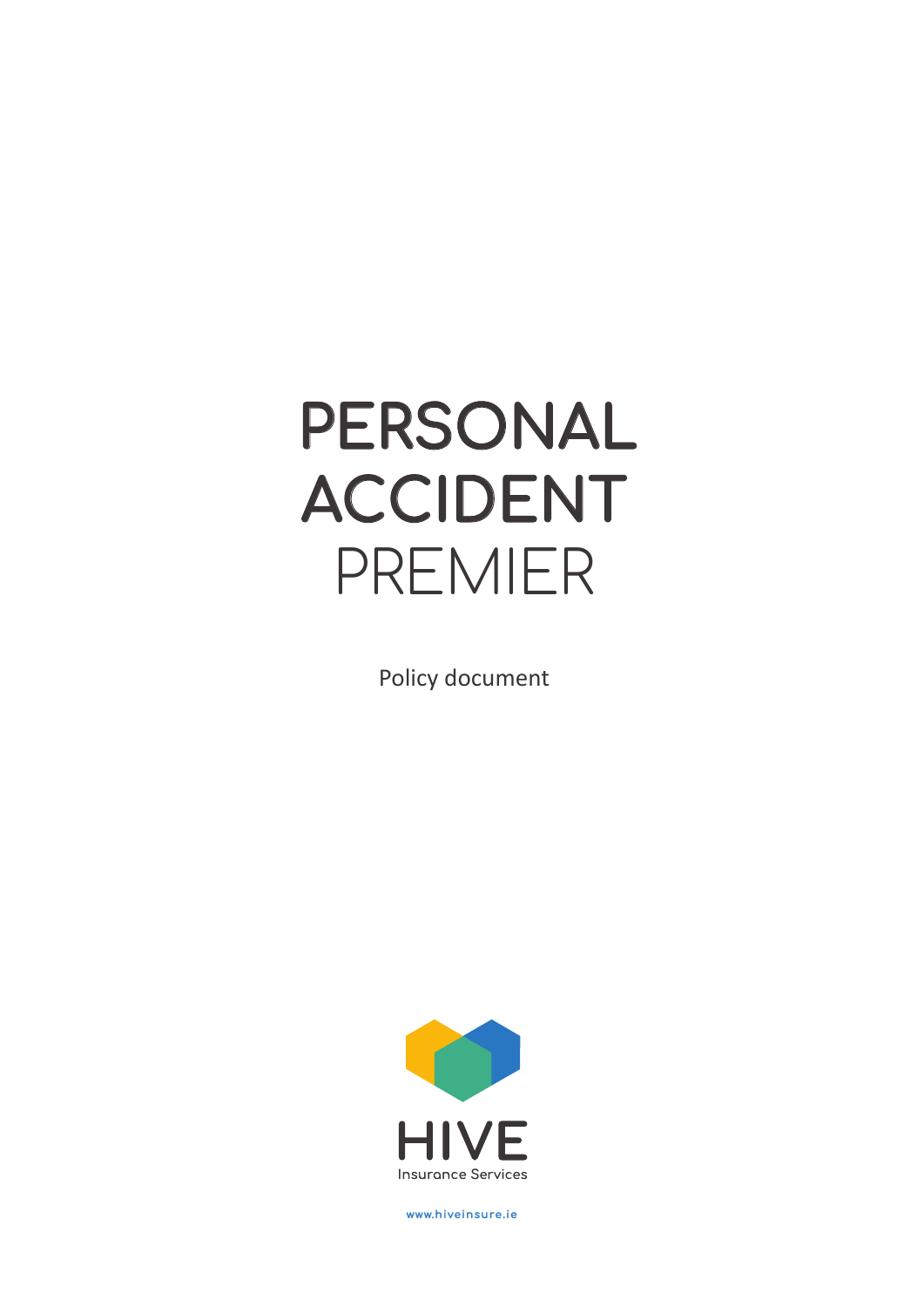## **PERSONAL ACCIDENT PLAN** PREMIER

### WELCOME

Thank you for choosing our Personal Accident Plan.

With our Personal Accident Plan you benefit from worldwide protection, 24 hours a day. Your policy could help meet your existing financial commitments, and any other additional expenses you might incur if you were to sustain a burn, permanent scarring or fracture caused by an accident.

Please keep this document in a safe place and take time to complete the important policy details below in case you ever need to contact us. We also urge you to read this document carefully to ensure you are aware of the full details of the cover provided. If there is anything you are not clear about, please call Hive Insurance Services on 074 9161868\*.

Once again thank you for choosing our Personal Accident Plan.

This plan is underwritten by Maiden Life Försäkrings AB (Maiden Life).

### **CONTENTS**

- 1 Are you eligible for cover?
- 2 What happens if you change your mind?
- 3 Words with special meanings
- 4 What you have to pay
- 5 The benefits you get
- 6 Maximum benefits and restrictions on benefits
- 7 What you are not covered for
- 8 When your protection ends
- 9 Can Maiden Life cancel or change the terms of my policy?
- 10 Changes in circumstance
- 11 What happens if any person (including you) covered under this policy leaves the Republic of Ireland?
- 12 Legal
- 13 Making a claim
- 14 Making a complaint
- 15 Data privacy

# **CONTACT OUR CLAIMS HELPLINE 01 623 8471\***

### **POLICY DETAILS**

Please write your policy details in the spaces to the right; you'll find them in the schedule on the letter you received with this document. Then, keep your letter and policy together in a safe place, so you'll always know where to find them in the event that you need to contact us.

Policy Number:

Policy Start Date: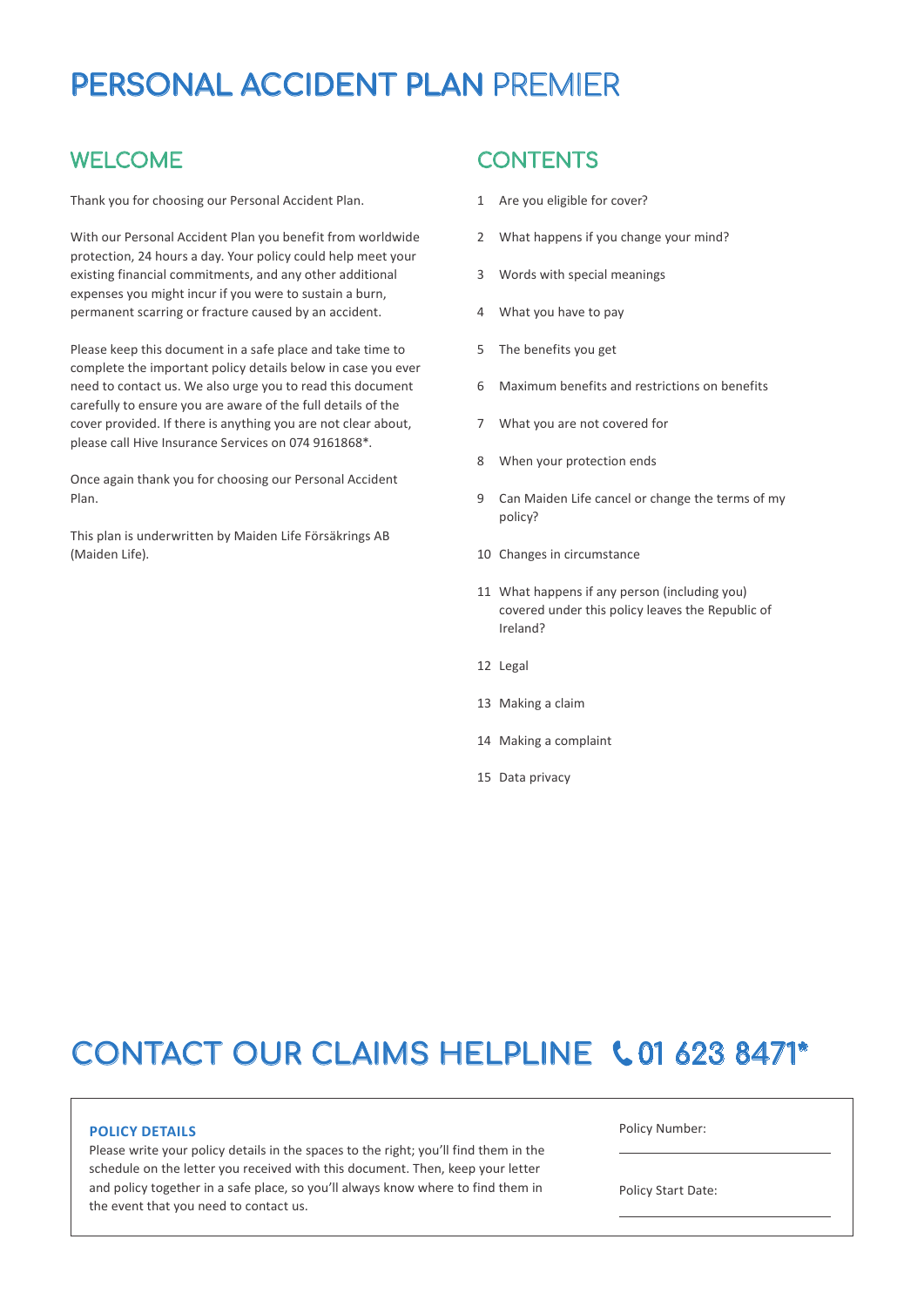The following pages contain the details of **your** policy and the contractual terms of **your** cover. These policy details are legally binding between **you** and Maiden Life.

The words listed in clause 3 have special meanings when they appear in this policy in bold text. It is very IMPORTANT that **you** refer to these special meanings when **you** read the policy as they will help **you** understand the cover. **We** have tried to make these meanings as understandable as possible. If there is anything that **you** do not understand from these meanings or if there is, at any time, anything else in this policy on which **you** would like to have more information, then please contact Hive Insurance Services on 074 9161868\*.

The policy is underwritten by Maiden Life Försäkrings AB, Klarabergsviadukten 70, Box 70396, 107 24, Stockholm, Sweden and administered by Hive Insurance Services, Suite 211, 3013 Lake Drive, Citywest Business Campus, Dublin 24.

### 1 ARE YOU ELIGIBLE FOR COVER?

It is important that **you** are eligible for the cover **you** have under the policy and that **you** remain so for the duration of the policy. To be eligible for cover under this policy, **you** must on the **start date** be:

- **I** resident in the Republic of Ireland; and
- › over 18 years of age and under 65 years of age.

If **you** have chosen **individual cover** and **partner cover**, **you** must on the **start date** meet the requirements above. In addition **your partner** must on the **start date** be:

- › living permanently with **you** in the same household in the Republic of Ireland; and
- › over 18 years of age and under 65 years of age.

Unless **your partner** is legally married to **you**, or is **your** legally registered civil **partner**, **your partner** must have lived with **you** for at least six consecutive months immediately before the **start date**.

If **you** have chosen **individual cover** and **children cover** or **family cover**, **you** and **your partner** (if applicable) must meet the requirements above. **Your child** is eligible for cover if he or she is:

- › under the age of 18 (or 23 years of age if in full time education); and
- › living permanently with **you** in the same household in the Republic of Ireland (including any **children** at boarding school, college or university who normally live with **you** outside term time).

Please note: **You** can only be covered under one of **our** Personal Accident Plans at any one time – see clause 6.6 for details.

### **2 WHAT HAPPENS IF YOU CHANGE YOUR MIND?**

**You** have the right to cancel **your** policy for a period of 30 days from the **start date** or the date **you** receive **your** policy documents if this is later. If **you** cancel in this period **you** will receive a full refund of any premium **you** have paid and **your** policy will be

deemed to have been cancelled from the **start date** and **you** will not be entitled to make any claim under it.

After the initial 30 day period if **you** wish to cancel **your** policy, **you** may either write or call as explained below. If **you** simply stop paying any further premium when premiums are due **your** policy will end. Any premiums paid after the initial 30 day period are non-refundable.

If **you** wish to cancel **your** policy, **you** may either write to Personal Accident Plan Unit, Hive Insurance Services, Suite 211, 3013 Lake Drive, Citywest Business Campus, Dublin 24 or call the customer service helpline on 074 9161868\*

### **3 WORDS WITH SPECIAL MEANINGS**

The words listed below have the following special meanings when they appear in this policy in bold text with or without an initial capital letter:

**Accident/Accidental** – means a sudden and unforeseen event which happens by chance after the **start date** and results in **bodily injury** or **accidental death.**

**Accidental Death** – means death that occurs by way of an **accident** solely as a result of **bodily injury** and independently of any other cause.

**Anterior Cruciate Ligament Injury** – means a complete tear of the **anterior cruciate ligament** whereby the ligament has been split into two pieces and the knee joint is unstable.

**Bodily Injury** – means physical injury resulting from external violent and visible means. It does not include any sickness, disease, bacterial or viral infection (unless this is a direct result of an **accidental bodily injury**) naturally occurring condition or degenerative process.

**Burns and Permanent Scarring** – means third degree burns caused by an **accident** which involve damage or destruction of the skin to its full depth and damage to the tissue beneath, affecting more than 15% of the body.

**Child** – means **your** natural **child**, legally adopted or step **child** up to the age of 18 (or 23 years of age if in full time education). It does not include a foster **child**.

**Children** – has a corresponding meaning. There is no limit to the number of **children you** can cover under this policy.

**Children Cover** – means when this policy includes **your child** or **children** but not a **partner**.

**Claim Handler** – Davies Ireland is the trading name of Garywn Ireland Limited, company number 279634 having its registered office at Block 10B, Beckett Way, Park West Business Park, Nangor Road, Dublin 12, Ireland.

**Doctor** – means a legally qualified medical practitioner who is registered as a medical practitioner with the Irish Medical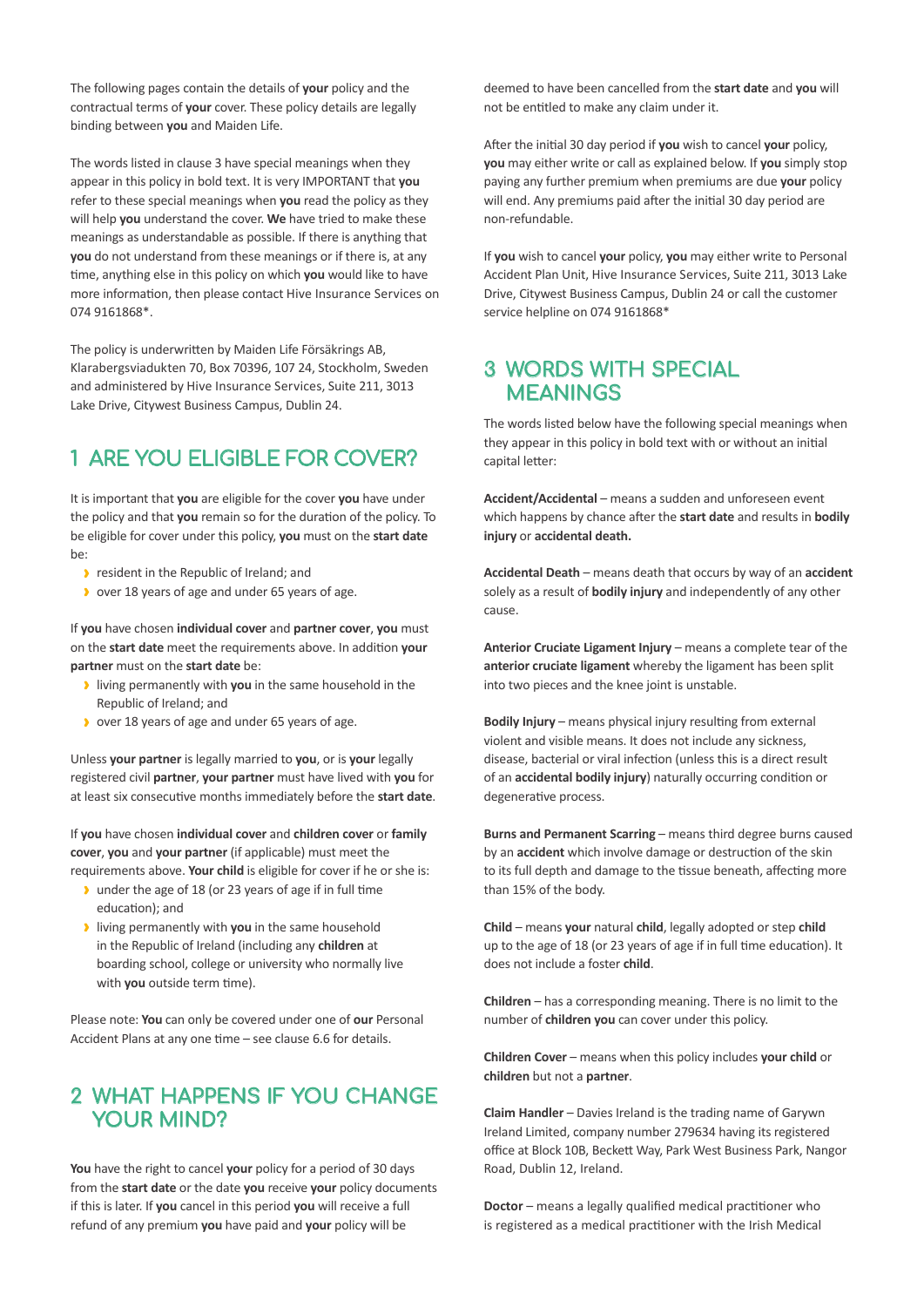Organisation and entitled to practice as such in the Republic of Ireland. It does not include **you**, someone living in **your** household, a member of **your** immediate family or **your** partner.

**End Date** – means the date when the policy ends. **You** can find details in clause 8 of this policy.

**Family Cover** – means when this policy includes **you**, **your partner** and **your child** or **children**.

**Fare Paying Passenger** – means travelling with a valid ticket in a plane, ship, train or bus that is a licensed common carrier.

**Fracture** – means a breach in the continuity of the bone caused by an **accident** which is identified by an x-ray or in the case of a **fracture** which is unable to be x-rayed, by confirmation from a **doctor**.

**Hospital** – means a lawfully registered establishment providing medical and surgical treatment and 24-hour a day nursing care by registered nurses for ill or injured people. It does not include a convalescent, self-care or rest home, or a department in a **hospital** which has the role of a convalescent or nursing home.

**Individual Cover** – means the cover provided to **you** as an individual under this policy.

**Insurer** – means Maiden Life Försäkrings AB, registered in Sweden under number 516406-0468, whose registered office is at Klarabergsviadukten 70, Box 70396, 107 24, Stockholm, Sweden. Maiden Life is authorised in Ireland via the European Union Freedom of Services regime.

**Partner** – means **your** legally married spouse, or **your** legally registered civil **partner**, or a person who is living permanently with **you** as **your partner** in the same household and who must have lived with **you** for at least six months immediately before the **start date**.

**Partner Cover** – means when this policy includes **your partner**  but not **your child** or **children**.

**Start Date** – is the date stated in the schedule.

**Terrorism** – means any act or acts, including (but not limited to):

- › the use of threat of force and/or violence; and
- › harm or damage to life or to property (or the threat of such harm or damage), harm or damage by nuclear and/or chemical and/or biological and/ or radiological means; caused or occasioned by any person(s), or group(s) or persons, or so claimed, in whole or in part, for political, religious, ideological or similar purposes.

**Resident of the Republic of Ireland** – means living permanently in the Republic of Ireland for at least 40 weeks in every 52 week period after the **start date**.

**War Risks** – means any **bodily injury** whatsoever resulting directly or indirectly from or in connection with any of the following, regardless of any other contributing cause or event: war, invasion, act of foreign enemy, civil war, rebellion, revolution, insurrection, civil commotion assuming the proportions of or amounting to an uprising, military or usurped power.

**We, Us, Our** – Maiden Life Försäkrings AB, registered in Sweden under number 516406-0468, whose registered office is at Klarabergsviadukten 70, Box 70396, 107 24, Stockholm, Sweden. Maiden Life is authorised in Ireland via the European Union Freedom of Services regime.

**You and Your** – means the person named in the schedule as the insured.

### 4 WHAT YOU HAVE TO PAY

#### **YOUR PREMIUM**

**Your** monthly premium is shown in **your** schedule and is payable monthly by Direct Debit. It includes Insurance Premium Levy at the current rate. The rate of Insurance Premium Levy may change, in which case **we** will automatically adjust **your** premium. **Your** first premium will also include one-off payment of Stamp Duty which is levied on new insurance policies, as shown in **your** schedule.

### 5 THE BENEFITS YOU GET

#### **WHO WILL BENEFITS BE PAID TO?**

All benefits will be paid to **you** or in the event of **your** accidental death, benefits will be paid to **your** legal personal representative.

#### **THE BENEFITS**

If any person covered under this policy has an **accident** after the **start date** and before the **end date** that results in a **bodily injury** or **accidental death** covered under this policy then **you** will be entitled to the appropriate benefit stated in the table of benefits.

The amount of benefit that **you** will receive will depend on the level of cover **you** have, and on the effect of the **bodily injury**  caused by the **accident**. The initial level of cover **you** have is shown in **your** initial schedule; any subsequent updates to **your** level of cover will be confirmed by **us** sending **you** a new updated schedule. The effects of **bodily injury** covered under this policy are those shown in the table of benefits.

#### **THE BENEFIT FOR A CHILD**

If **you** have **children cover** or **family cover** the benefit payable for an **accident** happening to **your child** will be the appropriate benefit for the level of cover **you** have as shown in the table of benefits.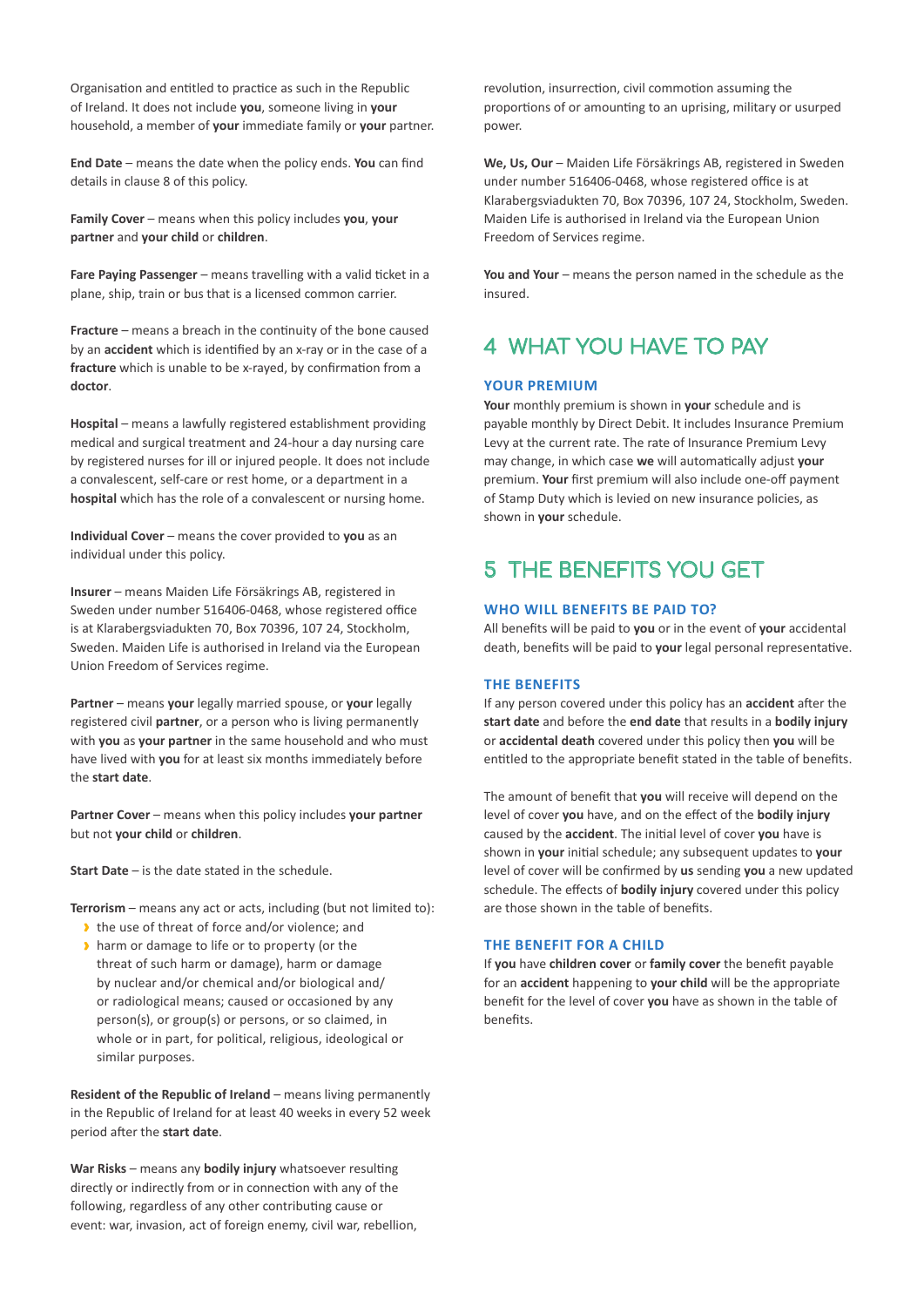### **6 MAXIMUM BENEFITS AND RESTRICTIONS ON BENEFITS**

### **6.1 MAXIMUM BENEFITS**

### **6.1.1 IF YOU HAVE INDIVIDUAL COVER ALONE**

The maximum total benefit which **we** will pay for all claims during the life of this policy is a sum equal to €35,000 for Bronze cover, €50,000 for Silver cover and €65,000 for Gold cover. When this limit has been reached, **we** will not pay any further benefit and the policy will end (see clause 8).

### **6.1.2 IF YOU HAVE INDIVIDUAL COVER AND PARTNER COVER, INDIVIDUAL COVER AND CHILDREN COVER OR FAMILY COVER:**

The maximum total benefit which **we** will pay for all claims during the life of this policy is a sum equal to €70,000 for Bronze cover, €100,000 for Silver cover or €130,000 for Gold cover. When this limit has been reached, **we** will not pay any further benefit, and the policy will end (see clause 8).

There is also a maximum limit on the amount of the benefit

which **we** will pay for all claims under the policy in respect of each person covered under the policy. The maximum total benefit payable for each person is €35,000 for Bronze Cover, €50,000 for Silver Cover and €65,000 for Gold Cover.

### **6.1.3 WHERE DEATH FOLLOWS 12 MONTHS OF AN ACCIDENT:**

If **we** have paid an earlier benefit under Benefits 1-3 and the person who has suffered the **accident** then dies within 12 months as a result of the same **accident**, **we** will reduce the sum **we** pay for the **accidental** death by the amount of any earlier payment for that **accident**.

### **6.2 MAXIMUM BENEFITS FOR FRACTURES**

The maximum number of **fracture** claims **we** will pay for each person insured under this policy during any one year period is 4.

### **6.3 FRACTURE COVER EXCLUSION PERIOD**

**Fracture** cover does not start until the 16th day after the **start date**.

### **6.4 WHERE THE EFFECTS OF THE ACCIDENT ARE**

| Table of benefits |                                                                                                                                                                                                                                                                                                                                                                               | <b>Bronze</b> |        | Silver       |         | Gold    |        |
|-------------------|-------------------------------------------------------------------------------------------------------------------------------------------------------------------------------------------------------------------------------------------------------------------------------------------------------------------------------------------------------------------------------|---------------|--------|--------------|---------|---------|--------|
|                   | In the event of an accident causing:                                                                                                                                                                                                                                                                                                                                          | Adult         | Child  | <b>Adult</b> | Child   | Adult   | Child  |
| $\mathbf{1}$      | Anterior Cruciate Ligament Injury                                                                                                                                                                                                                                                                                                                                             | €750          | €375   | €1,125       | €562.50 | €1,500  | €750   |
| $\overline{2}$    | <b>Burns and Permanent Scarring</b>                                                                                                                                                                                                                                                                                                                                           | €5,000        | €2,500 | €7,500       | €3,750  | €10,000 | €5,000 |
| $\overline{3}$    | A Fracture** of one of the bones listed<br>below:<br><b>GRADE III</b><br>· Upper leg (femur)<br>• Vertebral body (not Coccyx)<br>• Pelvis<br>$\bullet$ Skull                                                                                                                                                                                                                  | €1,500        | €750   | €2,250       | €1,125  | €3,000  | €1,500 |
|                   | <b>GRADE II</b><br>• Vertebra other than vertebral body<br>• Lower leg (tibia)<br>• Lower leg (fibula)<br>· Lower jaw<br>• Breastbone (sternum)<br>· Shoulder blade (scapula)<br>• Kneecap (patella)<br>· Clavicle (collar bone)<br>• Upper arm (humerus)<br>• Lower arm (radius and ulna)<br>• Ankle (tarsals) and Pott's Fracture<br>· Wrist (carpals) and Colles' Fracture | €750          | €375   | €1,125       | €562.50 | €1,500  | €750   |
|                   | <b>GRADE I</b><br>• Hand (metacarpals)***<br>• Foot (metatarsals)***<br>• Coccyx<br>$\bullet$ Rib(s)<br>• Nose                                                                                                                                                                                                                                                                | €250          | €125   | €375         | €187.50 | €750    | €375   |
| 4                 | <b>Accidental Death</b>                                                                                                                                                                                                                                                                                                                                                       | €25,000       | €2,500 | €37,500      | €3,750  | €50,000 | €5,000 |

In certain circumstances the amount we pay may be restricted or limited. Please see clause 6 "Maximum benefits and restrictions on benefits". Certain accidents are not covered. Please see clause 7 "What you are not covered for".

\*\* Please note fracture cover does not start until day 16 of your policy \*\*\* Excludes all fingers and toes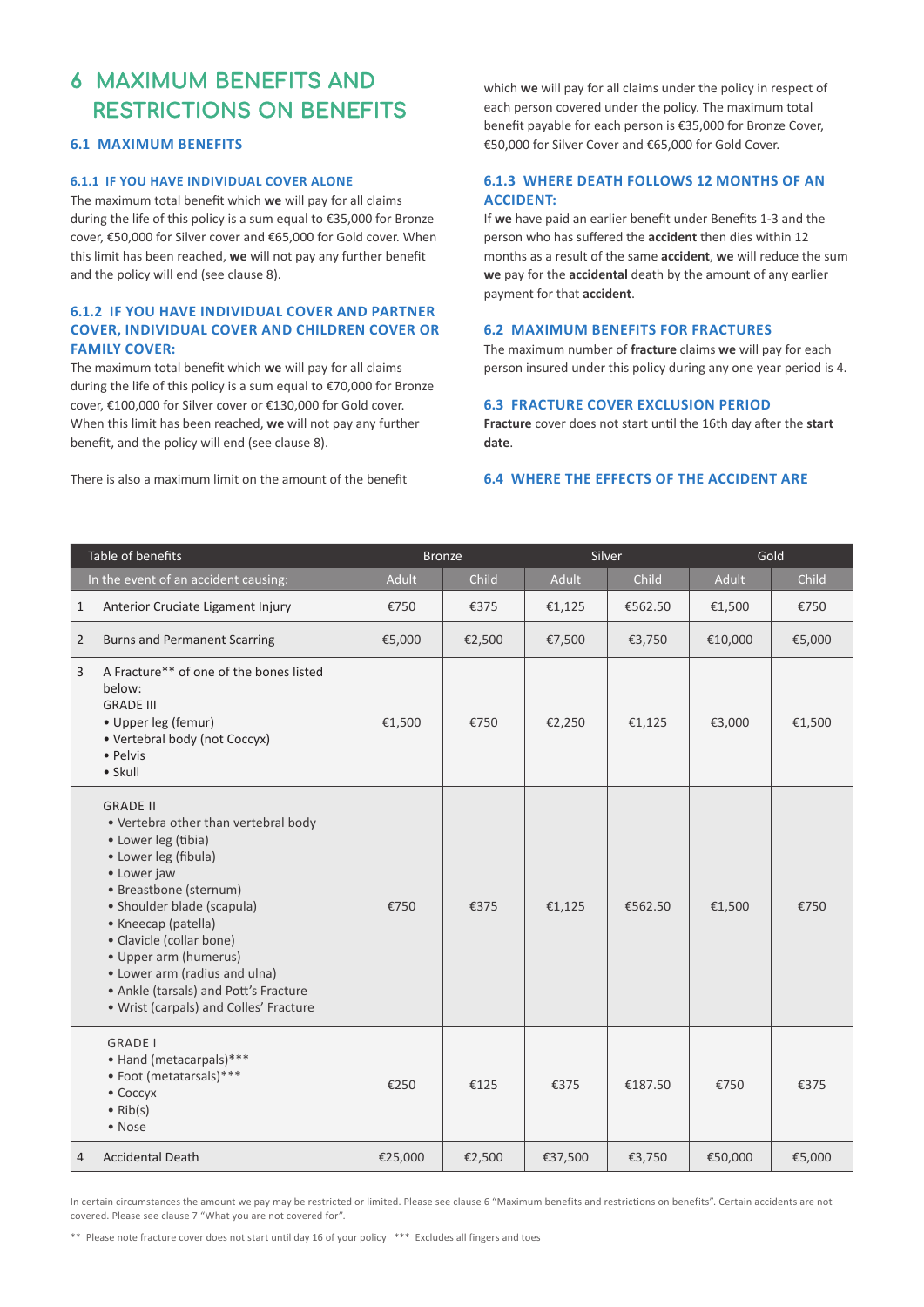#### **MADE WORSE BY SICKNESS OR DISEASE**

If the effects of an **accident** are made worse because the person affected already had a sickness, disease, naturally occurring condition or injury then **we** will ask a **doctor** to assess the effects that the sickness, disease, naturally occurring condition or injury has on the **bodily injury** and **we** will reduce **your** benefit by a proportionate amount taking any such pre-existing sickness, disease, condition or injury into account.

### **6.5 MULTIPLE FRACTURES TO THE SAME JOINT OR BONE**

If **you** have any **accident** which results in more than one **fracture** to the same joint or bone **we** will only pay benefit for one of the **fractures**.

### **6.6 CAN I HAVE MORE THAN ONE PERSONAL ACCIDENT PLAN?**

**You** will only be eligible for insurance cover under one of **our** Personal Accident policies at any one time.

### **7 WHAT YOU ARE NOT COVERED FOR**

**We** will not pay benefit for any **accident** that is directly or indirectly caused by or whilst undertaking any of the following:

- › **War risks**
- › **Terrorism**
- › Being on naval, military or air force duty, service or operations
- › Riding on a motorcycle, moped or scooter as a driver or passenger
- › Rock climbing or mountaineering of any type
- **Competing in any race other than on foot or whilst** swimming
- › Flying except as a **fare paying passenger**
- › The manufacture or use of explosives
- › Exposure to exceptional danger (except in an attempt to save human life)
- › The illegal acts of the person who has suffered the **accident**
- › Suicide or self-inflicted injury whether of a sound mind or not
- › Being under the influence of or being affected by alcohol or drugs unless under the advice of a **doctor** for a condition other than alcohol or drug addiction
- › Radiation or contamination or the effects of radiation
- › Any sickness, disease, or degenerative process (a condition which becomes progressively worse)
- › **We** will not pay any **accident** that is directly or indirectly caused by or whilst undertaking any of the following: travel to any territories whose Security Status, as advised by the Department of Foreign Affairs' (DFA) Travel Advice service, is 'Avoid Non-Essential Travel' or 'Do Not Travel', as shown in the DFA's web site, www.dfa.ie, on your date of departure from the Republic of Ireland

In addition, **we** will not pay benefit for:

- › an **accident** which occurs prior to the **start date** or after the cover ends
- **a** an **accident** which happens to an insured person who

has been outside the Republic of Ireland for more than 12 weeks in the preceding 52 week period. This exclusion does not apply if **we** have agreed to provide this cover

**a** any **accidental bodily injury** occurring 12 or more months after the **accident**.

### **8 WHEN YOUR PROTECTION ENDS**

This policy ends automatically as soon as one of the following happens:

- › **You** die (this will not prevent a claim for accidental death being made)
- › **You** reach 70 years of age
- › **Your** monthly premium is not paid by **you** or on **your** behalf when it is due
- › **You** cancel the policy
- › **We** cancel **your** policy as set out in clause 9
- › **You** cease to be a **resident of the Republic of Ireland**
- › The date on which **we** pay benefits which together with any previous benefits equal the maximum benefit payment in accordance with clause 6

If **you** have **partner cover** or **family cover**, **your partner** will cease to be covered as soon as one of the following happens:

- › **Your partner** reaches 70 years of age
- › He or she stops living permanently with **you** or ceases to be a **resident of the Republic of Ireland**
- › The date on which **we** pay benefits which together with any previous benefits equal the maximum benefit payment in accordance with clause 6

If **you** have **children cover** or **family cover**, **your child** will cease to be covered as soon as one of the following happens:

- › He or she reaches 18 years of age (or 23 years of age if in full time education)
- › He or she stops living permanently with **you** (other than to attend boarding school, college or university during term time) or ceases to be a **resident of the Republic of Ireland**
- › The date on which **we** pay benefits which together with any previous benefits equal the maximum benefit payment in accordance with clause 6

### **9 CAN MAIDEN LIFE CANCEL OR CHANGE THE TERMS OF MY POLICY?**

**We** may cancel **your** policy, where there is a valid reason for doing so, by giving **you** not less than 30 days written notice in advance to the latest address **we** have for **you** in order to give **you** the time or opportunity to arrange replacement cover should **you** so wish. If **we** give **you** such notice **we** will explain the reason for **our** cancellation in **our** letter. Valid reasons may include but are not limited to:

› where **you** are required in accordance with the terms of this policy to co-operate with **us**, or send **us** information or documentation and **you** fail to do so in a way that affects our ability to process a claim, or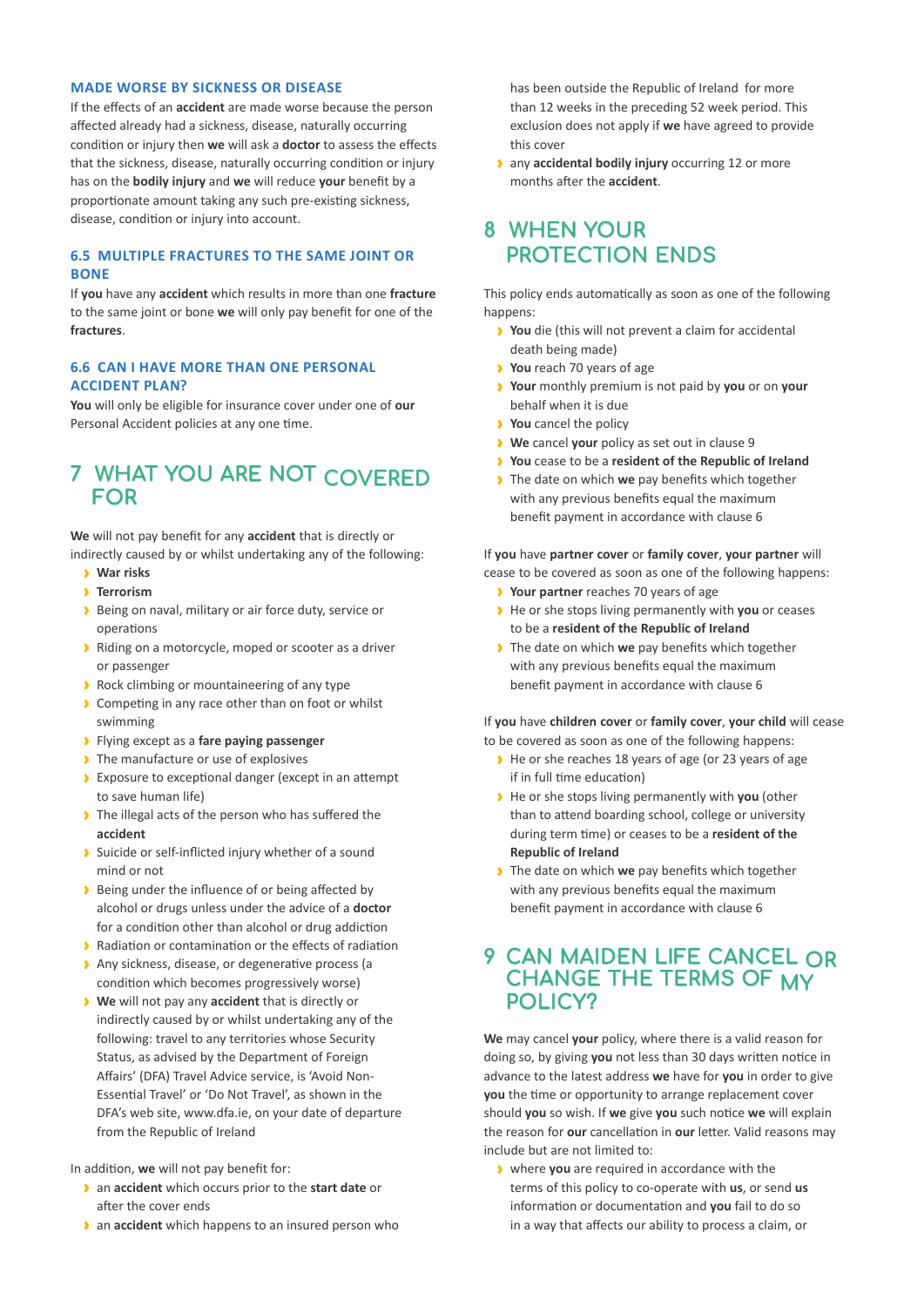**our** ability to defend **our** interests, **we** may issue a cancellation letter and **we** may cancel **your** policy if **you** fail to co-operate with **us** or provide the required information or documentation by the end of the cancellation notice period; or

› where **we** reasonably suspect fraud.

**We** may change the terms and conditions of **your** policy, including the amount of **your** premium, by giving **you** not less than 30 days written notice in advance to **your** last known address. If **we** give **you** such notice **we** will explain the reason; for example:

- **I** to respond to changes in the law or decisions of the Financial Services and Pensions Ombudsman
- **I** to meet regulatory requirements
- › to reflect new industry guidance and codes of practice that raise levels of consumer protection
- I to respond to changes in interest rates, market rates or tax rates
- › to reflect other legitimate cost increases or reductions associated with continuing to provide **you** with the services and benefits under **your** policy.

### **10 CHANGES IN CIRCUMSTANCE**

If **your** circumstances change, for example **you** move house, would like to amend who is covered under the policy, or advise **us** that any person covered under **your** policy no longer resides with **you** please contact Hive Insurance Services on 074 9161868\* or email enquiries@hiveinsure.ie and **we** will amend **your** policy.

### **11 WHAT HAPPENS IF ANY PERSON (INCLUDING YOU) COVERED UNDER THIS POLICY LEAVES THE REPUBLIC OF IRELAND?**

Benefit will not be paid for an **accident** which happens to a person (including **you**) covered under this policy if at the date of the **accident** that person has been outside the Republic of Ireland for more than 12 weeks in total in the preceding 52 week period. Cover in respect of that person will cease on the last day of the twelfth week.

### 12 LEGAL

#### **TRANSFER**

**You** cannot transfer or sell the rights or benefits under this policy.

### **FALSE AND MISLEADING INFORMATION**

If **you** give false or inaccurate information and **we** suspect fraud, **we** will record this and the information will be available to other organisations that have access to the database(s). **We** can supply details of the databases **we** access or contribute to, on request.

Any fraudulent, false or misleading statements made by **you** either when applying for **your** policy or in relation to any other matter affecting **your** policy or when **you** are making a claim may result in **your** policy becoming invalid and **you** losing all **your** entitlement to benefits under this policy.

#### **GOVERNING LAW**

Both **you** and **we** are free to choose the law applicable to this policy. Unless specifically agreed to the contrary prior to the policy commencement date, this policy shall be subject to Irish Law. The EEA State for the purposes of the policy is the Republic of Ireland.

#### **INSURANCE COMPENSATION FUND**

Maiden Life Försäkrings AB contributes to the Insurance Compensation Fund. **You** may be entitled to compensation from the Fund if Maiden Life is unable to meet its obligations to **you** under this contract. Further information can be obtained from the Central Bank of Ireland.

#### **ACCESSIBILITY**

In order to make **our** documentation accessible to all, **we** are able to provide upon request audiotapes, large print documentation and Braille documentation. Please advise **us** if **you** require any of these services to be provided so that **we** can communicate in an appropriate manner.

### 13 MAKING A CLAIM

Any person covered under this policy who has an **accident**, and wishes to make a claim must be put under the care of a **doctor** as soon as possible.

If **your accident** occurs whilst **you** are outside of the Republic of Ireland and **you** are seen by a medical professional who is not registered with the Irish Medical Organisation, then **you** must within 30 days of returning to the Republic of Ireland seek confirmation of **your** eligibility to claim from a **doctor** who meets the definition in section 3. **You** must submit evidence in English from this **doctor** confirming the assessment made by the medical professional(s) who **you** saw while **you** were abroad.

**You** or **your** representative should contact Davies Ireland:

- › by email to maidenlife@davies-group.com
- › by telephone to 01 623 8471
- › by post to Block 10B, Beckett Way, Park West Business Park, Nangor Road, Dublin 12, Ireland.

The claim form must be filled in and sent to **our Claim Handler** at the above address. All claims must be submitted within three calendar months from the date of the **accident** or as soon as reasonably possible after the **accident**. All information and evidence required by **us** to prove a claim must be on a claim form provided by **us**.

All certificates that **we** require must be provided at **your** expense. As often as **we** reasonably require, the person making the claim must agree to medical examination at **our** expense in connection with any claim.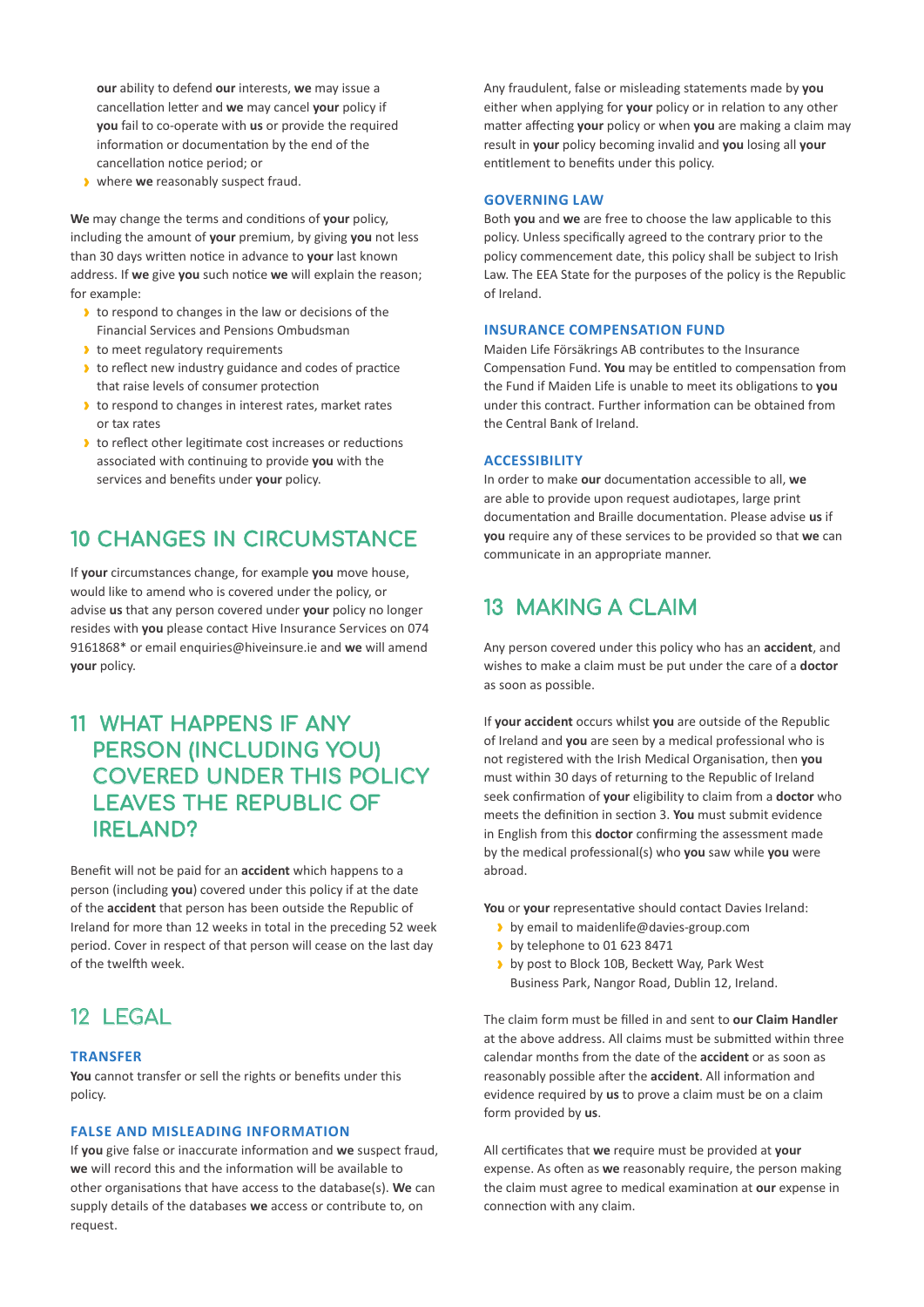### 14 MAKING A COMPLAINT

### **14.1 POLICY SALE OR ADMINISTRATION**

If **you** have a complaint about the sale or administration of **your** policy, please contact Hive Insurance Services, Suite 211, 3013 Lake Drive, Citywest Business Campus, Dublin 24 and **you** will be provided with details of their complaints procedure. Hive Insurance Servicesis authorised and regulated by the Central Bank of Ireland, Reference Number C29542.

#### **14.2 TERMS OF THE POLICY**

If **you** have a complaint about the terms of the policy or about claims handling, then please write to: Maiden Life Försäkrings AB, c/o Maiden Global Holdings Ltd, Albion House, The Valley Centre, Gordon Road, High Wycombe, Buckinghamshire, HP13 6EQ, telephone +44 1494 687599, or email customer.relations@ maideniis.com.

#### **14.3 CLAIMS HANDLING**

If **you** have a complaint about the handling of **your** claim, then please write to the Compliance Officer c/o Davies Ireland, Block 10B, Beckett Way, Park West Business Park, Nangor Road, Dublin 12, Ireland, telephone 01 623 8444, or email complaints. ireland@davies-group.com.

### **14.4 FINANCIAL SERVICES AND PENSIONS OMBUDSMAN**

If **your** complaint addressed to any of the above parties is not resolved to **your** satisfaction, **you** may contact the Financial Services and Pensions Ombudsman, 3rd Floor, Lincoln House, Lincoln Place, Dublin 2, D02 VH29. Tel: (01) 567 7000 Email: info@fspo.ie Website: www.fspo.ie

The Financial Services and Pensions Ombudsman has been set up by law to help settle individual disputes between consumers and financial firms. They can decide if **we** have acted wrongly and if **you** have lost out as a result. If this is the case they will tell **us** how to put things right and whether this involves compensation. Their service is independent and free of charge. The decision of the Financial Services and Pensions Ombudsman is binding on both parties. The decision may be appealed to the High Court by either party.

### 15 DATA PRIVACY

Please visit www.maidenlg.com/privacy\_notice for further information about how and when **we** process **your** personal information under **our** full Privacy Notice. **You** can also request a hard copy of **our** privacy notice by contacting **our** Data Protection Officer at dataprotection@maideniis.com.

#### **HOW WE USE YOUR INFORMATION**

The personal information, provided by **you** (or anyone acting on **your** behalf), is collected by or on **our** behalf and may be used by **us**, **our** employees, agents and service providers acting under **our** instruction for the purposes of insurance administration, underwriting, claims handling, research or for statistical purposes.

**We** may process **your** information for a number of different purposes. For each purpose **we** must have a legal ground

for such processing. When the information that **we** process is classed as 'special category data', **we** must have a specific additional legal ground for such processing.

Generally, **we** will rely on the following legal grounds:

- › It is necessary for **us** to process **your** personal information to provide this policy and services related to it. **We** will rely on this for activities such as assessing **your** application, managing **your** policy, handling claims and providing other services to **you**
- › **We** have an appropriate business need to process **your** personal information and such business need does not cause harm to **you**. **We** will rely on this for activities such as maintaining **our** business records and developing, improving **our** products and services, and providing information about **our** products and services to **you**
- › **We** have a legal or regulatory obligation to use such personal information
- › **We** need to use such personal information to establish, exercise or defend **our** legal rights

#### **HOW WE SHARE YOUR INFORMATION**

In order to sell, manage and provide **our** products and services, prevent fraud and comply with legal and regulatory requirements, **we** may need to share **your** information with the following types of third parties:

- › Reinsurers, Regulators and Authorised/Statutory Bodies including but not limited to the Irish Revenue Commissioner
- › Credit reference agencies
- › Fraud prevention agencies
- **I** Crime prevention agencies, including the police
- **I** Hive Insurance Services
- › Suppliers carrying out a service on **our** behalf
- Other insurers, business partners and agents
- › Other companies within the Maiden Insurance Group

#### **MARKETING**

**We** will not use **your** information or pass it on to any other person for the purposes of marketing further products or services to **you** unless **you** have consented to this.

#### **FRAUD PREVENTION AND DETECTION**

In order to prevent or detect fraud and money laundering **we** may check **your** details with various fraud prevention agencies, who may record a search. Searches may also be made against other insurers' databases. If fraud is suspected, information will be shared with those insurers. Other users of the fraud prevention agencies may use this information in their own decision making processes.

#### **AUTOMATED DECISIONS**

**We** may use automated tools with decision making to assess **your** application for insurance and for claims handling processes. If **you** object to an automated decision, **we** may not be able to offer **you** an insurance quotation.

### **HOW TO CONTACT US**

**You** can ask for more information about **our** use of **your** personal information or complain about its use, by contacting **our** Data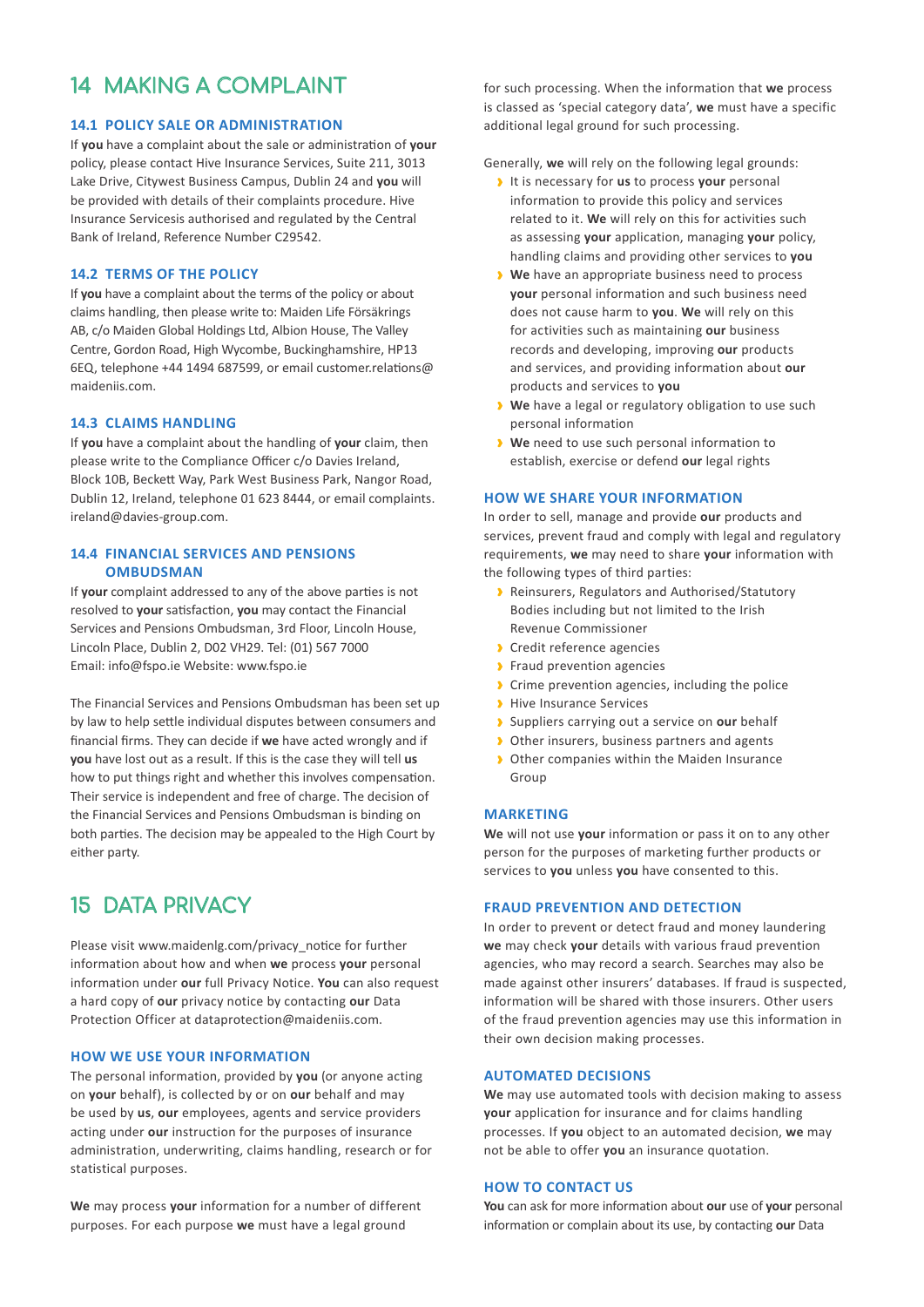Protection Officer at dataprotection@maideniis.com, or by writing to **us** at the following address: The Data Protection Officer, Maiden Life Försäkrings AB, c/o Maiden Global Holdings Ltd, Albion House, The Valley Centre, Gordon Road, High Wycombe, Bucks, HP13 6EQ.

For more information on the General Data Protection Regulation **you** may also write to The Data Protection Commission at: Data Protection Commission, 21 Fitzwilliam Square South, Dublin 2, D02 RD28, Ireland. Tel 0761 104 800.

\* Calls are recorded for training and monitoring purposes, and a record kept for regulatory purposes.